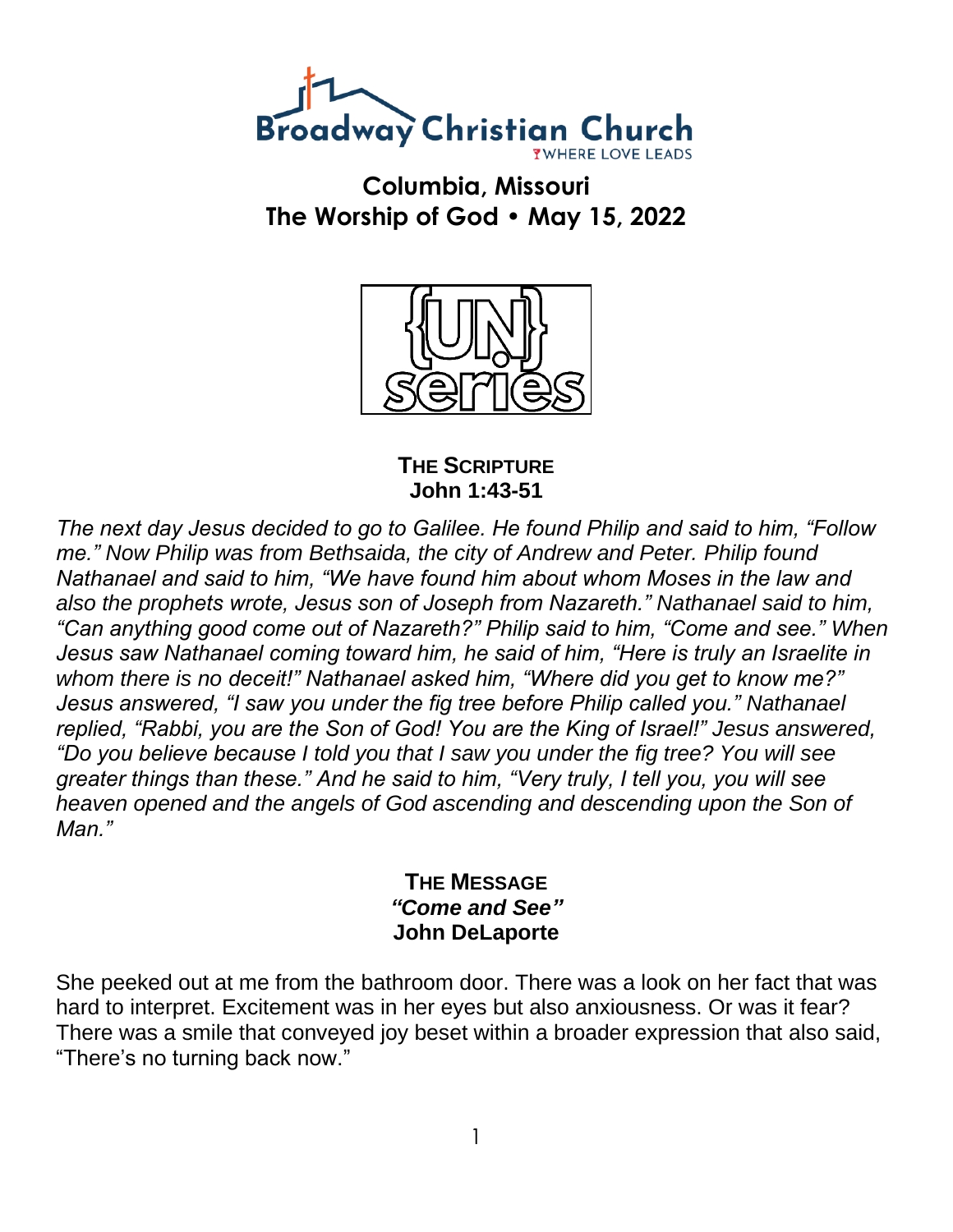Cynthia and I had been married for several years and had discerned the time was right for us to add some kids to this mix. We picked up a test from the Walgreens, brought it home, followed the instructions, and proceeded to wait for what felt like the longest two minutes in the history of waiting.

"Well?" I asked. "Is it positive or negative?"

Her face softened into a gentle, loving smile. Tears swelled in her eyes. She waved me over saying, "Come and see!" And when I saw the blue "plus" sign staring back at me, I knew my life would never be the same.

All of us have had our own "come and see" moments in our lives. Those interjections or disruptions to the normal course of our routines or best-laid plans. Sometimes, they are big and life changing; pivot points between the time before we witnessed and the time after. Most often, they are simple and mundane interruptions that call our attention away from one thing and refocus on another.

- A coworker who needs to check some work.
- A student trying to get your approval on an assignment.
- A child who absolutely, positively must show you the bug trapped between the window and the screen while you are in the middle of making dinner. "Dad! You have to come and see this right now!" (May or may not have happened to me once or twice this week.)

We can't always control how or when these come-and-see moments break into our lives, and we can't always know who the messenger will be. But how we respond and when someone invites us to "come and see" can make all the difference.

How do you respond when someone extends such an invitation? And what do you do when the very one, who is inviting you, is none other than Jesus himself? For a disciple, one seeking after the ways and means of Love, our spiritual journey hinges on moments such as these.

Today, we launch a new sermon series entitled the "{Un} Series," which is not really a series at all. While offered consecutively and **under** the same series name, the **"UN"**  component if the rebellion of having no explicit connection between each message each week. With so many special occasions during this early summer season of baptisms, holidays, and special points of focus, each Sunday will carry a **unique** joy and meaning that is deserving of its own **unique** focus.

Today's **unique** focus pairs well with our final "Taste and See" showcase of the church year, as our Scripture of choice allow us to eavesdrop on one of my favorite "come-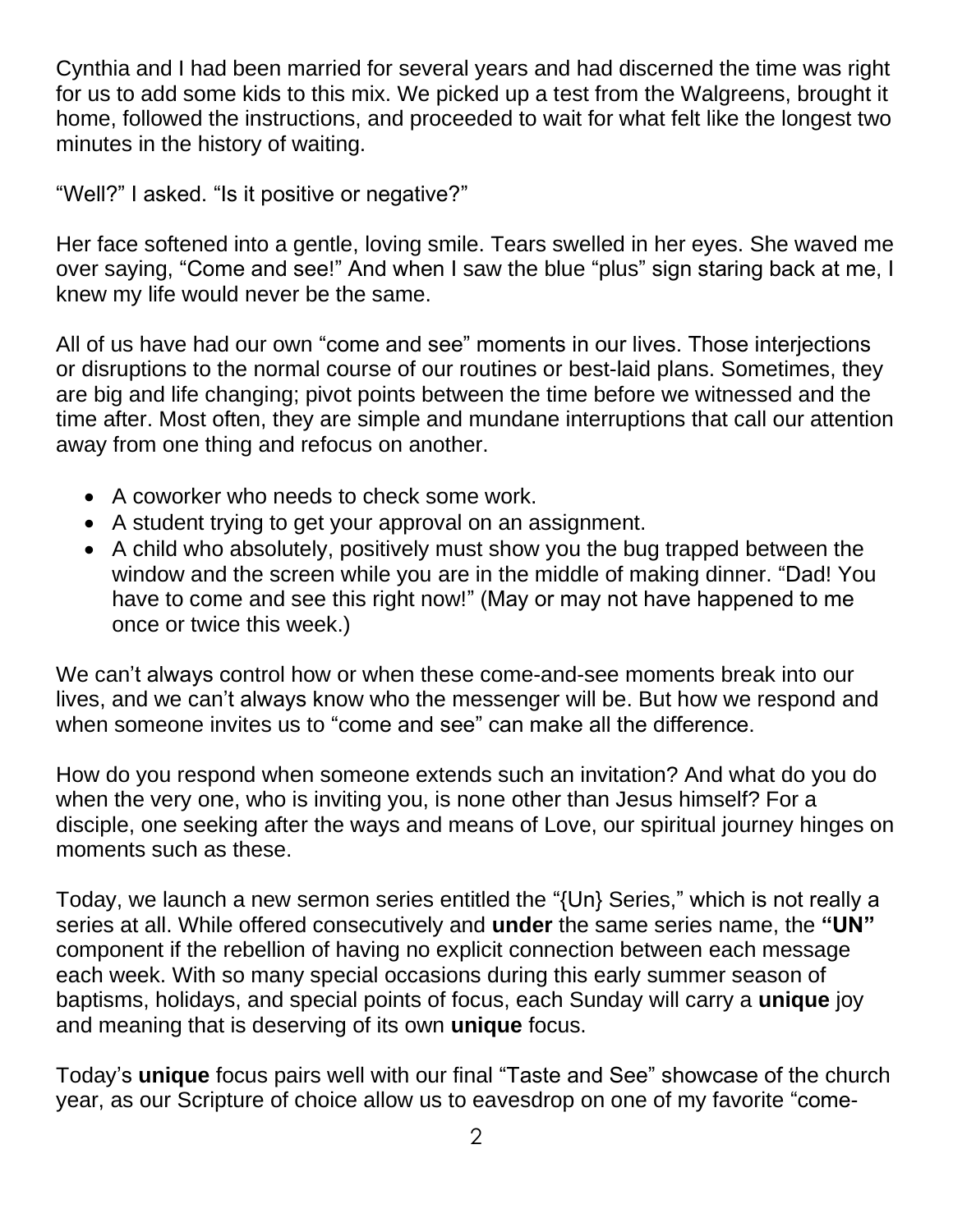and-see" moments in the Bible – the call of Nathanael. In breaking open Nathanael's discipleship story this morning, my hope is that we might learn something about our own as we respond to a God, who is always inviting us to come and see more of what love has to offer.

We pick up in the first chapter of John, where after reading the poetry of the Prologue, the narrator drops us right smack dab in the center of John the Baptist's work in the wilderness. It is a time filled with *come and see* opportunities. News and excitement are spreading that the long-expectant Messiah is near. People are talking about John and inviting their friends to the banks of the Jordan River. "You got to check this guy out!" John's movement and message has caught the attention of the Pharisees in the field, who start voicing concern to their hierarchs, "You got to check this guy out!"

Jesus shows up on the scene, and John gives his testimony. "See! I told you! Here he is! I have seen, and I testify that this is the Son of God!" When John sees Jesus the next day, he nudges two of his star students, "Go and see! Look! The Lamb of God."

And they do. And I imagine Andrew and his unnamed friend nervously approaching Jesus like a super fan stalking a celebrity in the grocery aisle. They ask, "Rabbi, where are you staying?" To which Jesus responds, "Come and you will see." His words are foreshadowing those of Philip's a few verses later.

Andrew goes and gets his brother Simon Peter. Philip heads to find Nathanael. As you read this first chapter, it's easy to sense the eagerness and encounter in the air. Friends telling friends. News spreading person to person. Sort of the first-century version of something going viral.

John's account of these early call stories stands in contract to those we know and love in the Synoptics where Jesus is doing a lot of the heavy lifting gong town to town, person to person, offering direct calls to follow him. "Simon Peter, James, John. Drop your nets. Let's go." "Matthew, leave your tax stand. Tonight, I dine with you."

To me, John's telling is more reflective of the way in which we tend to come to faith. I don't know about you, but Jesus has never appeared to me in person, yet! On days when I'm out in my family boat, and the fish aren't biting, Jesus has yet to show up on the shore telling me to "cast my pole on the other side." Last month, as I was neck deep in W2s and Turbo Tax, Jesus did not appear and invite me to dinner.

Rather, when we encounter something exciting… something hopeful… something amazing, we invite others to check it out. We post about it. We put a sign in our yard, or we wear a t-shirt. We tell our friends to come and see. "You'll ever believe it until you witness it yourself!"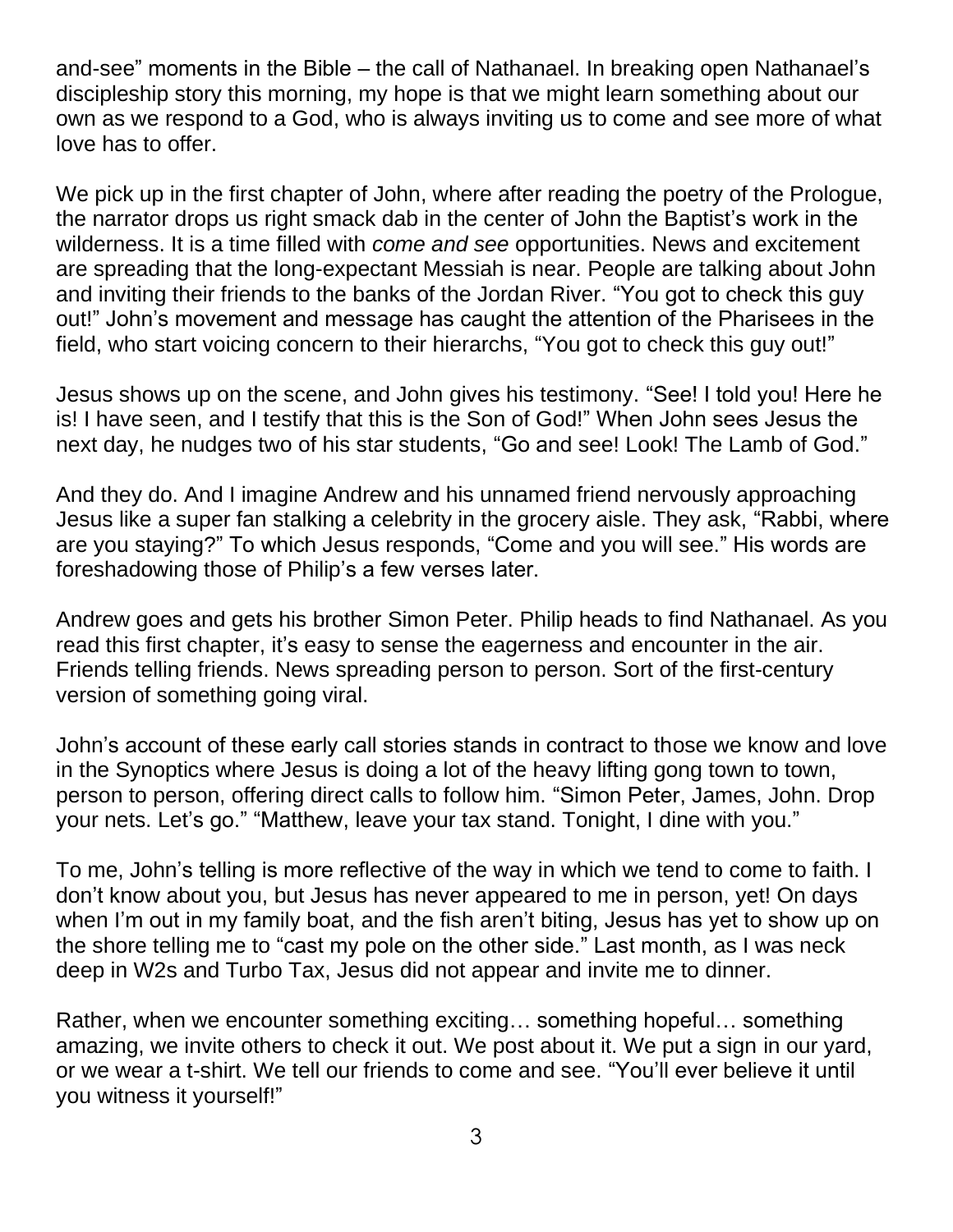But all that eagerness and excitement grinds to a halt when news reaches Nathanael. Nathanael's buddy Philip has caught the Jesus fever. Philip has been hanging out with John the Baptist for some time and was present when Jesus waded into the waters. You can hear his excitement when he finds his friend. I picture him sweating, panting, and out of breath. *"We have found the one Moses wrote about in the Law, and about whom the prophets also wrote – Jesus of Nazareth, the son of Joseph."*

But Nathanael's eyes do not widen with excitement. He doesn't jump up and down with eagerness and hope. Rather, he offers that now famous line, "Nazareth! Can anything good come from Nazareth?"

I want to hit the "pause button" on our story right there because it is that moment of skepticism and doubt that immediately endears me to my brother Nathanael. In his *"You gotta be kidding me,"* response, I recognize a bit of me. And I think, if we are being honest, we can all recognize a bit of Nathanael's response in our own spirits.

Messiah? Son of God? Really? Incarnation? Resurrection? Water, wine; loaves, fishes? Really?

Church! Sunday mornings? Rules and structures? Committees and controversies? Mess ministry! You got to be kidding me? Can anything good come from any of this?

I think for many of us, our discipleship story begins like Nathanael's, not from open, eager expectancy, but rather from a place of skepticism and guarded heart. This is not to suggest that starting from such a place is a bad thing. Quite the contrary. A healthy spiritual skepticism can be a tremendous asset to the discipleship journey. It can keep us questioning, keep us seeking, keep us from becoming too comfortable or pollyannaish about religion or faith. I have long said that doubt and faith are friends when held in the sort of creative spiritual tension that leads one to a deeper desire to know and to be known. This is different from a less-than-healthy spiritual cynicism often born from pain or fear and presenting as prejudice, dismissiveness, or partisan critique.

So, where is Nathanael's, *"Can anything good come from this,"* response rooted in? Is his skepticism born from a spiritual longing and a desire for something more? A frustration with the status quo and a demand to go deeper? Or is he a spiritual-cynic, burned one too many times by it all, quick to dismiss his converted friend just as another wide-eyed Jesus freak who drank too much of John's Kool-Aid?

It's hard to tell, exactly, because Nathanael's story is a bit of a mystery. He is a disciple known only to John. He is not named in any of the other gospels or references to the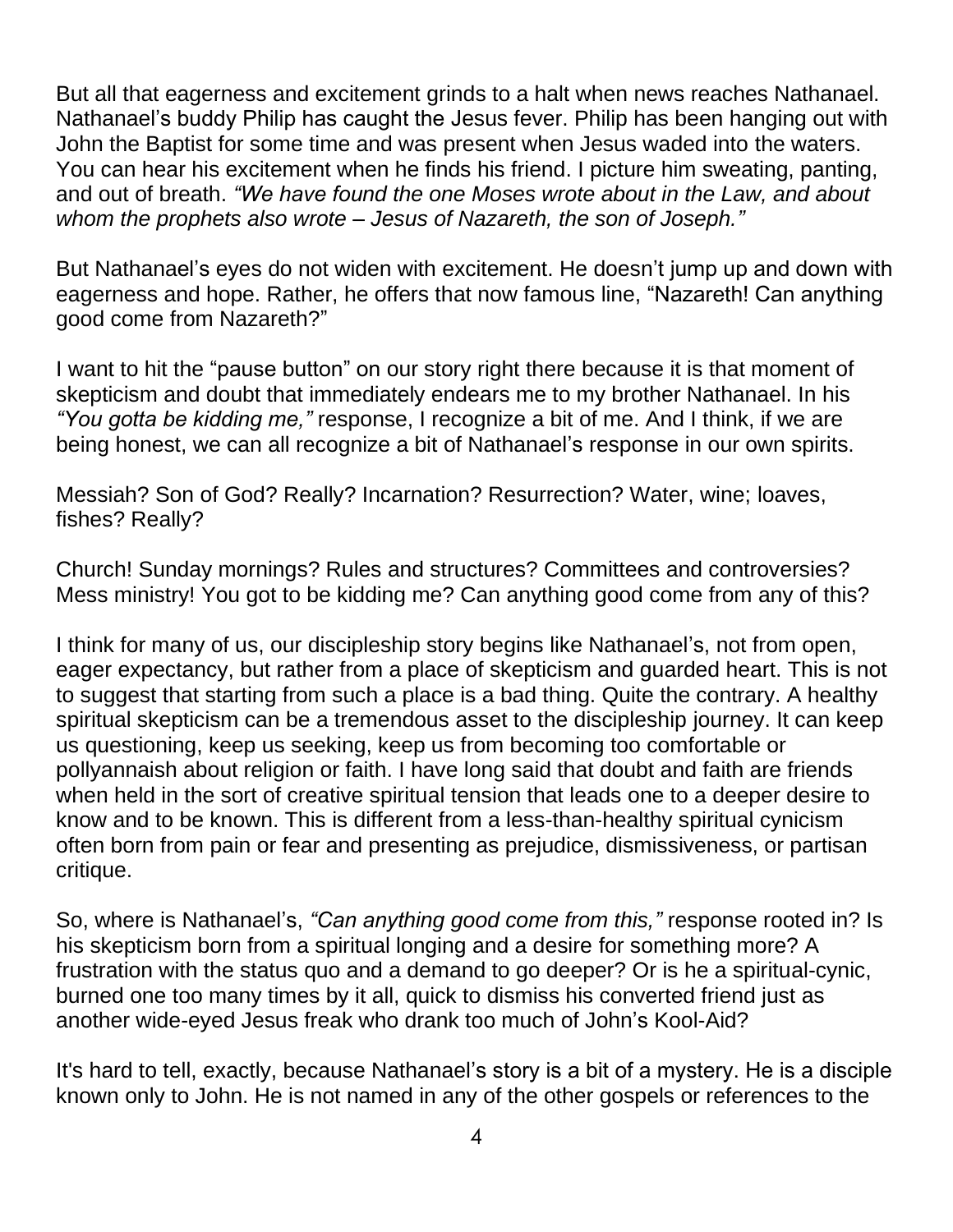"12." Some have speculated he is Bartholomew because Bartholomew is often listed after Philip in the other accountings of the disciples. Some suggest he may be Matthew as Matthew's name means, "gift of Yahweh," and Nathanael's translates, "God has given." Others have argued he is symbolic of all Israel or all people coming to God, while still others speculate, he was simply a "little d" disciple and not one of the actual 12.

But I propose he is any one of us, who has wrestled with deep questions. Who has become dissatisfied with the spiritual status quo. Who has longed beyond all things to glimpse some truth, or to know the love of God in our lives.

For, upon seeing Nathanael, Jesus greets him, *"Here is a true Israelite in whom there is no deceit (nothing false)!"* It's a salutation that evokes comparison to the patriarch Jacob, the first true Israelite to bear that name. Jacob certainly had a history of deceitfulness himself. He saw heave open and angels ascending and descending as if from a ladder. Jacob, too, would see God face to face but only after a dark night of wrestling and pain that would transform his being.

Jesus' strange greeting echoes the prophet Isaiah's depiction of the suffering servant, who endures great struggle out of a longing for God and "in whose mouth," Isaiah says, "there is nothing deceitful."

Yes, Nathanael is one, who struggles and wrestles deeply with scared things. His skepticism is an expression of spiritual integrity. His is a faith that longs to know and isn't afraid to suffer the pursuit of divine love.

Perhaps this is what he was up to under that fig tree on that fateful day. It was not uncommon for some rabbis to teach or study Torah under fig trees. Sometimes the Law of Moses was compared to a fig tree. Was it sacred law with which he was struggling? Old covenants and new realities?

That phrase, "under the tree" shows up in Talmudic law often when citing evidence of a place where wrongdoing has occurred. Was it personal sin with which he was wrestling? A struggle of conscience? Had he been deceitful? Was he longing to reconcile something false in his own heart? Is Nathanael's tree an illusion to that primordial three that bore the first fruits of human despair?

Whatever Nathanael was wrestling with under that tree, he was of the mind that no one had knowledge of that moment. His struggles were of the sort we only do in private. Alone. Behind closed doors where our vulnerability is known only to ourselves and to our God.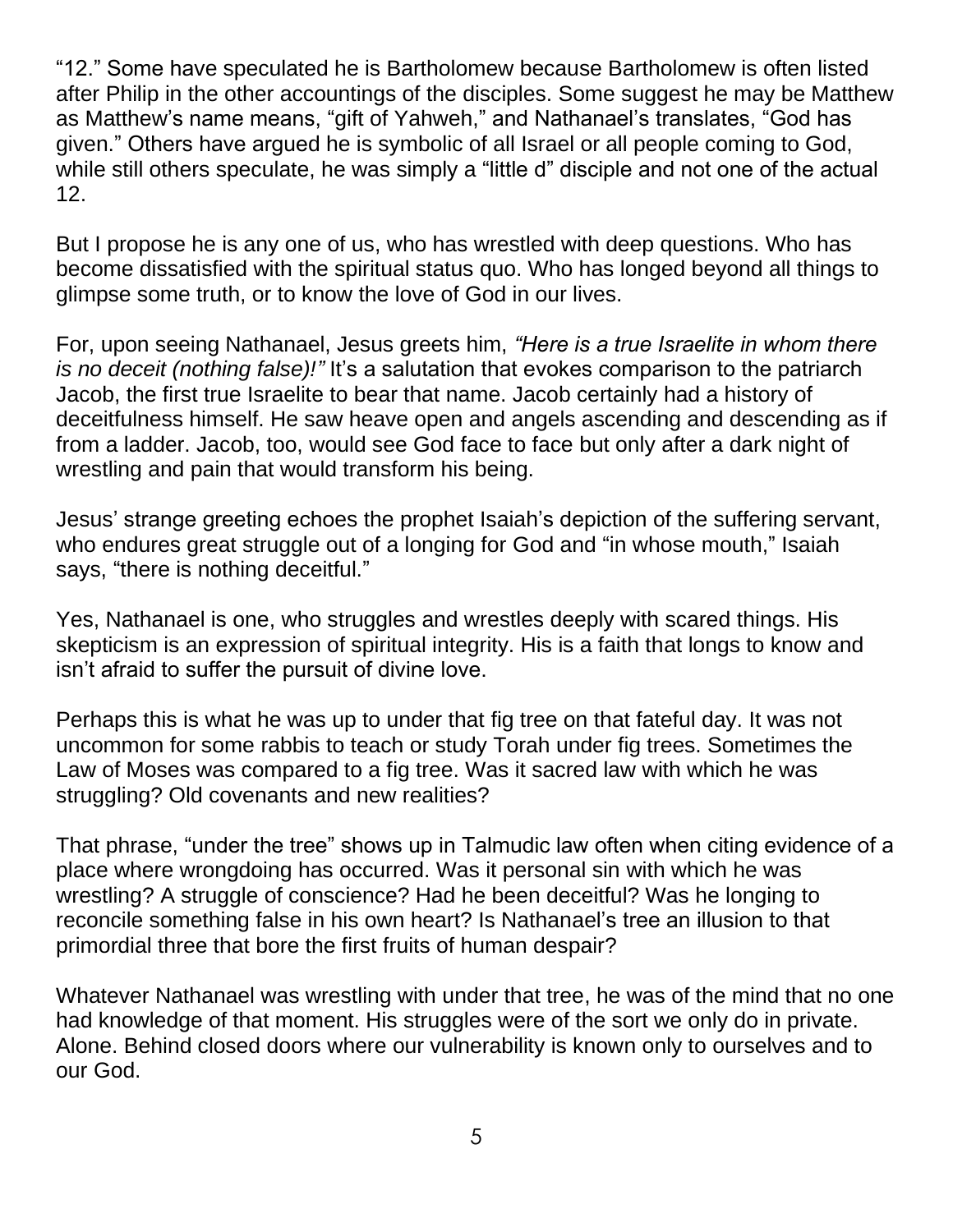Have you been in such a place? Alone. Vul. Under your own fig tree. Wrestling and struggling and wondering what it is all about? Frustrated with the status quo. Longing for more. Carrying questions like a cross. Calling out to God in your own Nathanael moment?

So, it's no surprise that after spending his morning wrestling and struggling, his brighteyed and enthusiastic Philip isn't greeted with a warm embrace. *"You don't know me, Philip. You don't know what I've been struggling with. You can't possibly imagine. Take our Law of Moses, and Messiah, and kindly leave me be."*

But a good friend doesn't go away that easily; do they? A good friend knows when a "leave me alone" is actually an "I need you now more than ever." Philip knows Nathanael. He knows that Jesus is the answer to Nathanael's longing, and that Nathanael is just the sort of person Jesus wants in his ranks. So, with a spirit of total love and understanding, he looks knowingly at his friend and says, "Come and see."

And when Nathanael ultimately does encounter Jesus, and Jesus intimates personal knowledge of his fig tree moment, Nathanael absolutely crumbles.

*"I saw you while you were still under the fig tree. Before Philip called you, I saw you. In your vulnerability. I saw you. In your struggle. I saw you. In your pain, and questions, and longing, I saw you. You true Israelite. You truth teller. I see you, and I know there is nothing false in you."*

And from that moment, Nathanael's world pivots. For the first time, Nathanael feels known. Truly known. And in being known, he recognizes the love and the truth he has been longing for. *"Rabbi, you are the Son of God. You are the King of Israel."*  Nathanael's life is altered forever!

Friends, every discipleship story begins with a *come-and-see* opportunity such as this. Sometimes, it comes from a Philip in your life. Sometimes it comes from Jesus himself. Sometimes it comes from a community like Broadway, a place filled with Nathanaels and Philips and everyone in between. A place that values skeptics, and seekers, and wide-eyed radicals on fire for the Lord.

Because the truth is, our God is a come-and-see sort of God. And the invitation to encounter is always on the table. Your discipleship story hinges on how you respond. But I can tell you, if you do, it is only the beginning.

Like Nathanael, you will see even greater things than this.

May it be so.